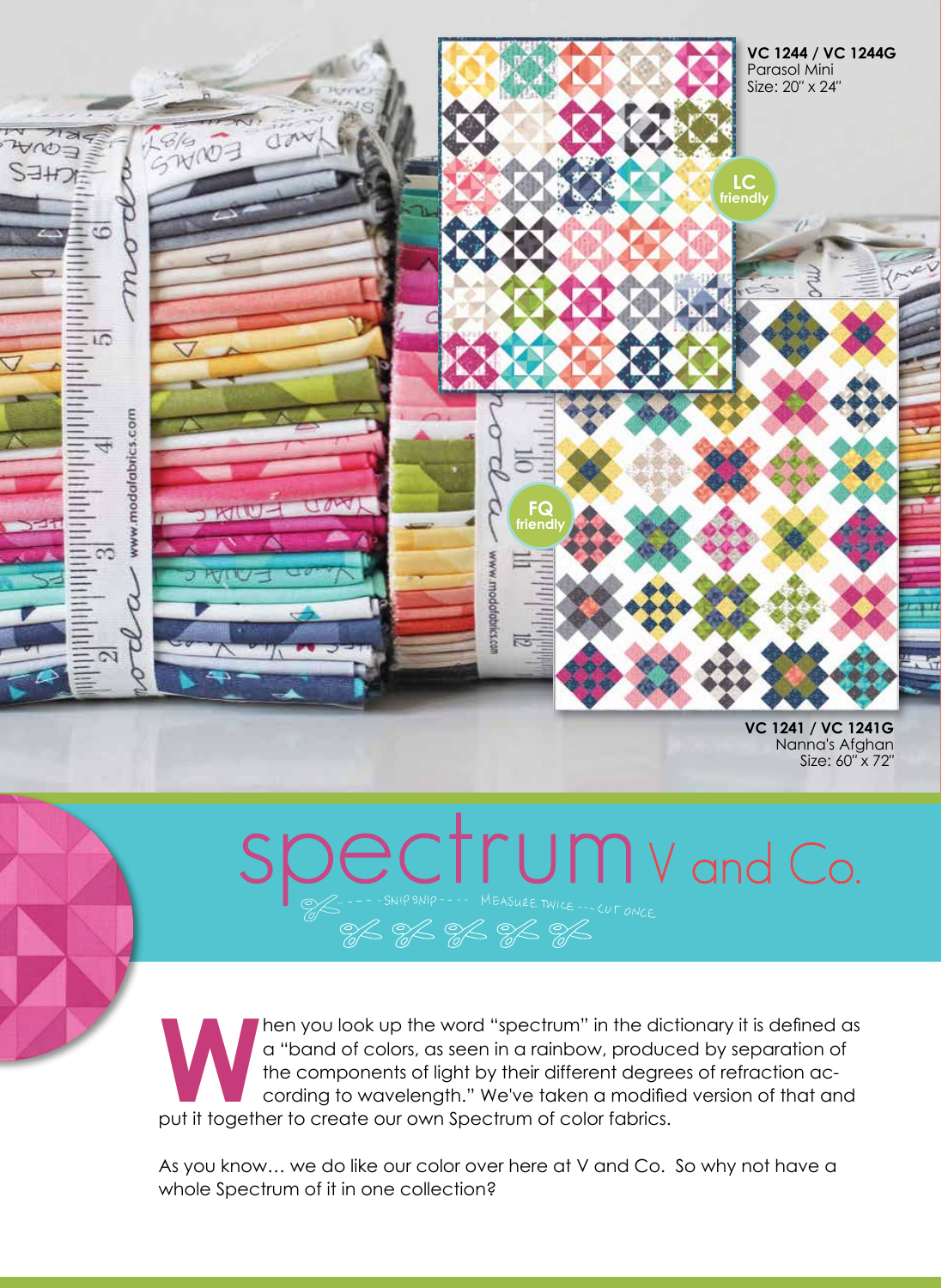

January 2017 Delivery





10860 16

10861 16 \*



10862 23

INKY LUVING AT HANGE FABRIC MEASUREMENTS OFF TH 27 INCHES V /4 YANZO EQUALS ANED EQUALS 13/2 INCHES V 1/2 E BOLT: V I YANED EQUALS 310 INCH IIPSNIP ----- MEASURE TWICE-DEQUALS 41/2 INCHES VI YANED EQ YANED EQUALS 9 INCHES V 3 B INCHES • 9/8 YANRD EQUALS 2 Indigo Paper LES V 1/3 YAVE

10863 22



**VC 1243 / VC 1243G**  Court Jester Size: 64″ x 72″







10861 17

10862 22



10863 18 \*

10860 17 \*



10862 16 \*

Avocado





10862 19 \*



Pair these prints with V&Co's OMBRES!

od  $\overline{C}$  $m_{-}$ 

**SEPTEMBER 2016** www.modafabrics.com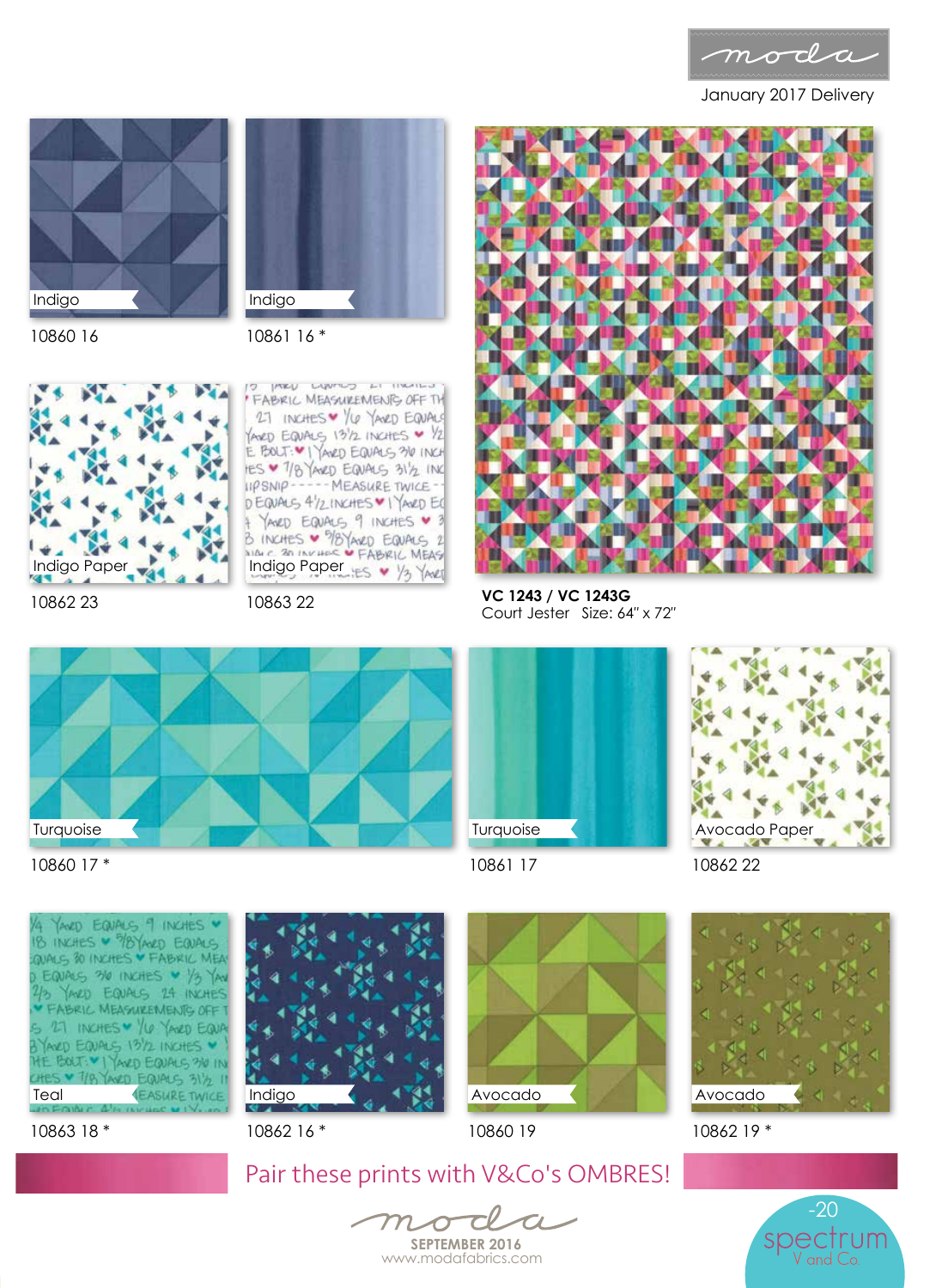



**VC 1242 / VC 1242G**  Aunt Rose's Garden Size: 70″ x 86″



10860 15



10862 15 \*



10860 14 \*



10861 14 \*







10860 12 \*

10862 12



10860 13



10861 13 \*

NIPSNIP ----- MEASURE TWICE --- CUT ONCE - 2/3 YANED EQUALS UD EQUALS 4/2 INCHES VI YAND EQUALS 310 INCHES V FABIRIC MEASURE 4 YAVED EQUALS 9 INCHES V 3/4 YAVED EQUALS 27 INCHES V YOU<br>18 INCHES V 3/8YAVED EQUALS 221/2 INCHES V 18YAVED EQUALS 13Y2 EQUALS 36 INCHES V 1/3 YAND EQUALS 12 INCHES V 7/8 YAND EQ<br>2/3 YAND EQUALS 24 INCHES V 8 ---- SNIPSNIP---- MEA S 27 INCHES V YO YAVED EQUALS V INCHES V YA YAVED EQUALS

## 10863 11 \*

**FABRIC MEASUREMENTS OFF** 27 INCHES V YO YAVED EQUA AND EQUALS 1812 INCHES V E BOLT \* I YAVED EQUALS 30 INC ES V 7/8 YAND EQUALS 31/2 IN IPSNIP ----- MEASURE TWICE DEQUALS 4/2 INCHES \* I YANZI E YAKED EQUALS 9 INCHES **V FABRIC MEA** Popsicle HES V V



10862 11

Popsicle Paper



----SNIPSNIP---- MEASURE TWICE --- CUT ONCE

**SEPTEMBER 2016** www.modafabrics.com